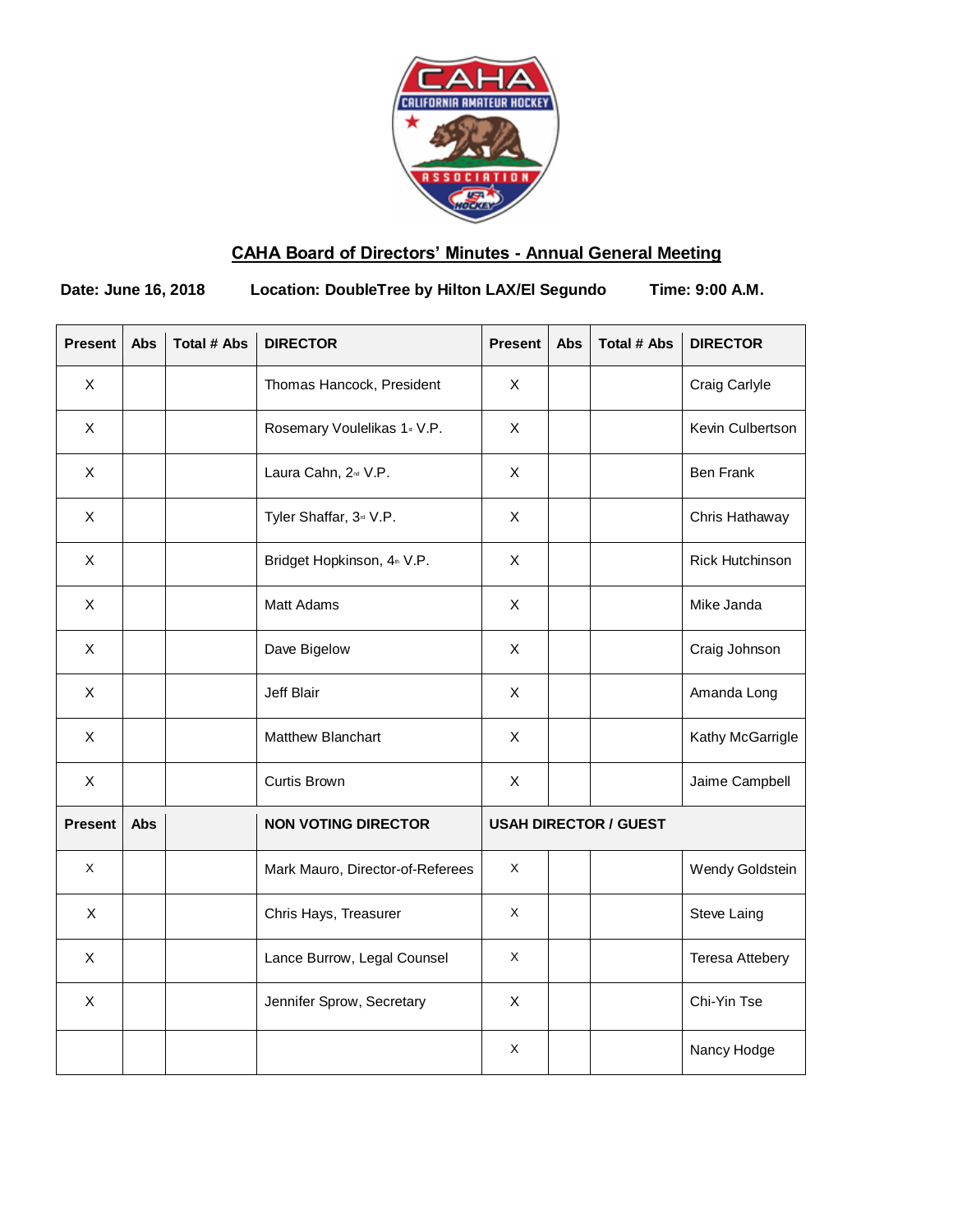Thomas Hancock called the meeting to order at 9:02 am. There are 19 directors present; therefore a quorum present.

Motion to approve January minutes as corrected by Kevin Culbertson; second by Rosemary - **motion approved.** Kevin to post to website.

#### **Presidents Report - Tom Hancock**

Tom attended the USA Hockey Annual Congress earlier this month. 3 California members received awards - Steve Laing; Jaime Campbell and Larry Bruyere. The growth and retention in California is at the top of the charts. We need more support from all members to help at events. Discipline is laborious and thankless - Rosemary and committee need support. Everyone needs to step up and help. Tom will email Pacific District reports to the board.

# **Financial Report - Chris Hays**

Chris provided year end Treasurer report and provides various key documents. Expenses, balance sheet and statement of activities by event reviewed.

### **Dispute Resolutions & Penalty Review - Rosemary Voulelikas**

Rosemary reported from the USA Hockey Incident Portal, there have been 69 match penalties reported by officials; reports of 23 - 601E3 {Uses language that is offensive, hateful or discriminatory in nature anywhere in the rink before, during or after the game}; 15 - 601F1 {Deliberately inflicting physical harm, or attempting to do so, to any game official, including off-ice officials}. The 601F1 trend is concerning. Female slurs have increased, which is troublesome.

CAHA has conducted 87 hearings in the last year. 17 were for 601F1. 5 hearings were based on video. We now have a 3 member panel to review videos, Rosemary, Tom and 1 additional member.

Lance complimented Rosemary for doing a stellar job.

#### **CAHA Select Camp - Rosemary Voulelikas**

Select Camp went really well. Chris Carcerano and John Beaulieu did a great job. The new format was successful. Numbers are in the January minutes. Results for players that moved on are posted on the Pacific District website. California showed well and we are meeting our goal of keeping our allocations.

# **Youth Council Report - Laura Cahn**

Laura reminded everyone that this is a rule change year. We have a lot of cleaning up to do to with regard to the rules. We had a very successful season. The flight system was initially met with opposition, but people went from being hesitant about it to liking it in the end. It was nice to hear the good/positive feedback. The Tier Committee did a great job and things ran well. CAHA weekends were good. Thank you to all of the rinks that submitted bids, we can't do this without rink support. Youth Council bids farewell to Chris Carcerano and William Stone and welcomed Dave Bigelow and Matt Adams who have automatic seats on Youth Council based on their roles in SCAHA and NORCAL. Thank you to our Commissioners Kevin Culbertson, Bridget Hopkinson and Rosemary Voulelikas. They do a lot of day to day work. Thank you to Tyler Shaffar for scheduling the CAHA weekends. Thank you to Chris Carcerano for his work with the website and app. Big thank you to those that helped with state playoffs including William Stone who was alone in Riverside and Nancy's husband who stepped in last minute to help. Laura is willing to continue as Youth Council Chair, but will not be running for Tournament Director. Will continue to do the budgets and bids.

# **Legal Counsel - Lance Burrow**

New legislation related to SafeSport that Jaime will cover.